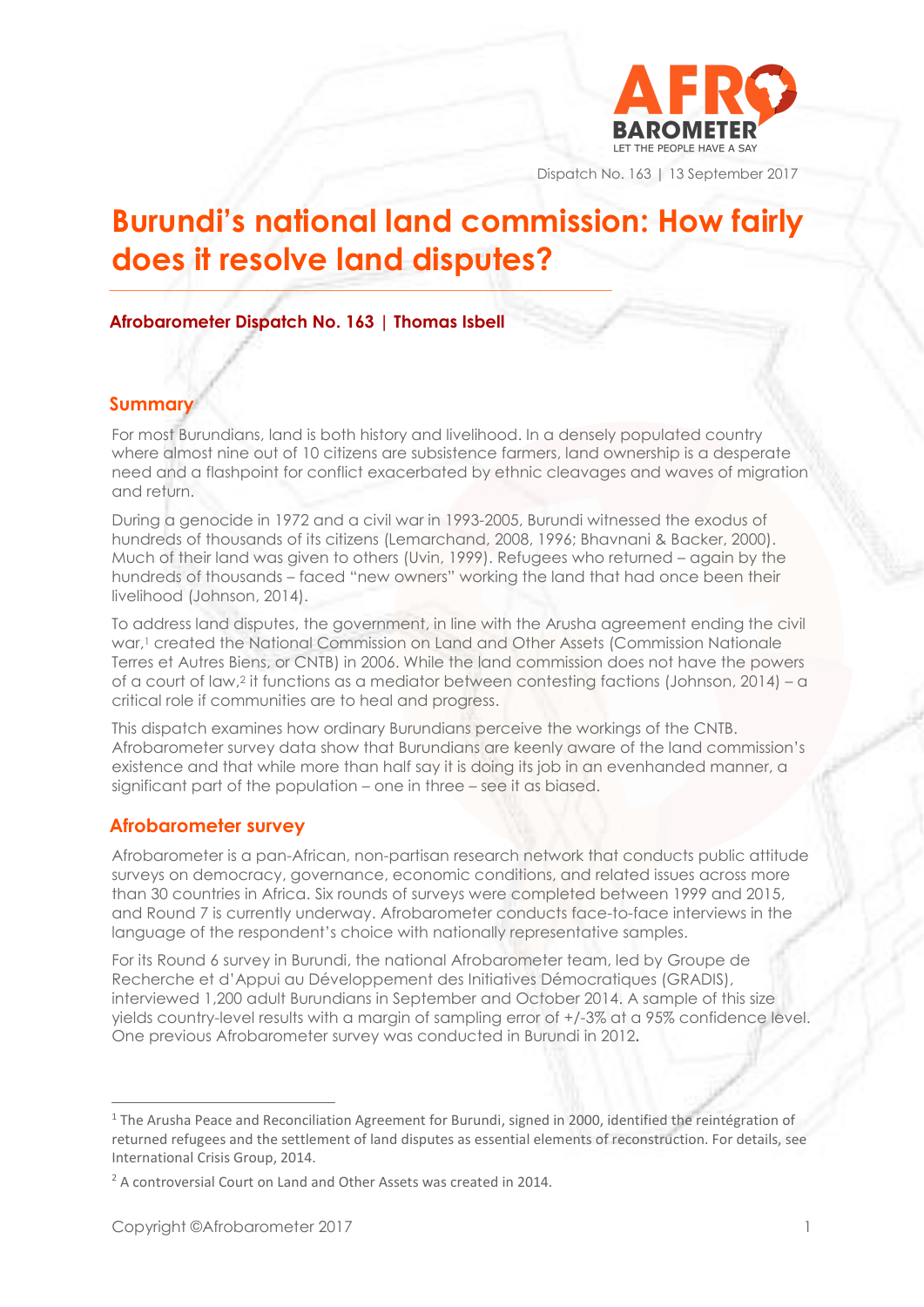

# **Key findings**

- Nine in 10 Burundians (91%) say they are familiar with the National Commission on Land and Other Assets (CNTB).
- **While a slim majority (53%) of Burundians say the CNTB works without political or ethnic** bias, a substantial minority (34%) say the commission favours certain groups.
- Perceptions of CNTB bias are most common among urban residents (54%), citizens with post-secondary education (67%), and those who are economically best off (50%).
- Burundians who perceive leaders as corrupt, untrustworthy, and self-serving are more likely to complain of CNTB favoritism than are citizens with more positive perceptions of their leaders.

### **Perceptions of the land commission**

The land commission is well known in Burundi: 91% of citizens say they have heard of it (Figure 1). Almost all urban residents, men, and respondents with at least a secondary education are familiar with the commission, but even among rural residents (90%), women (87%), and citizens with no formal education (87%), the CNTB is widely known (Figure 2).

A slim majority (53%) of Burundians say the CNTB plays its role without political and ethnic bias, while about one-third (34%) say it makes decisions favour certain groups (Figure 3). About one in 10 respondents (11%) say they don't know.

The survey did not ask about which groups respondents believe are being favoured, nor did it ask about respondents' ethnicity.



#### **Figure 1: Have you heard of the national land commission (CNTB)?** | Burundi | 2014

**Respondents were asked:** *Have you heard of the National Commission on Land and Other Assets (CNTB)?*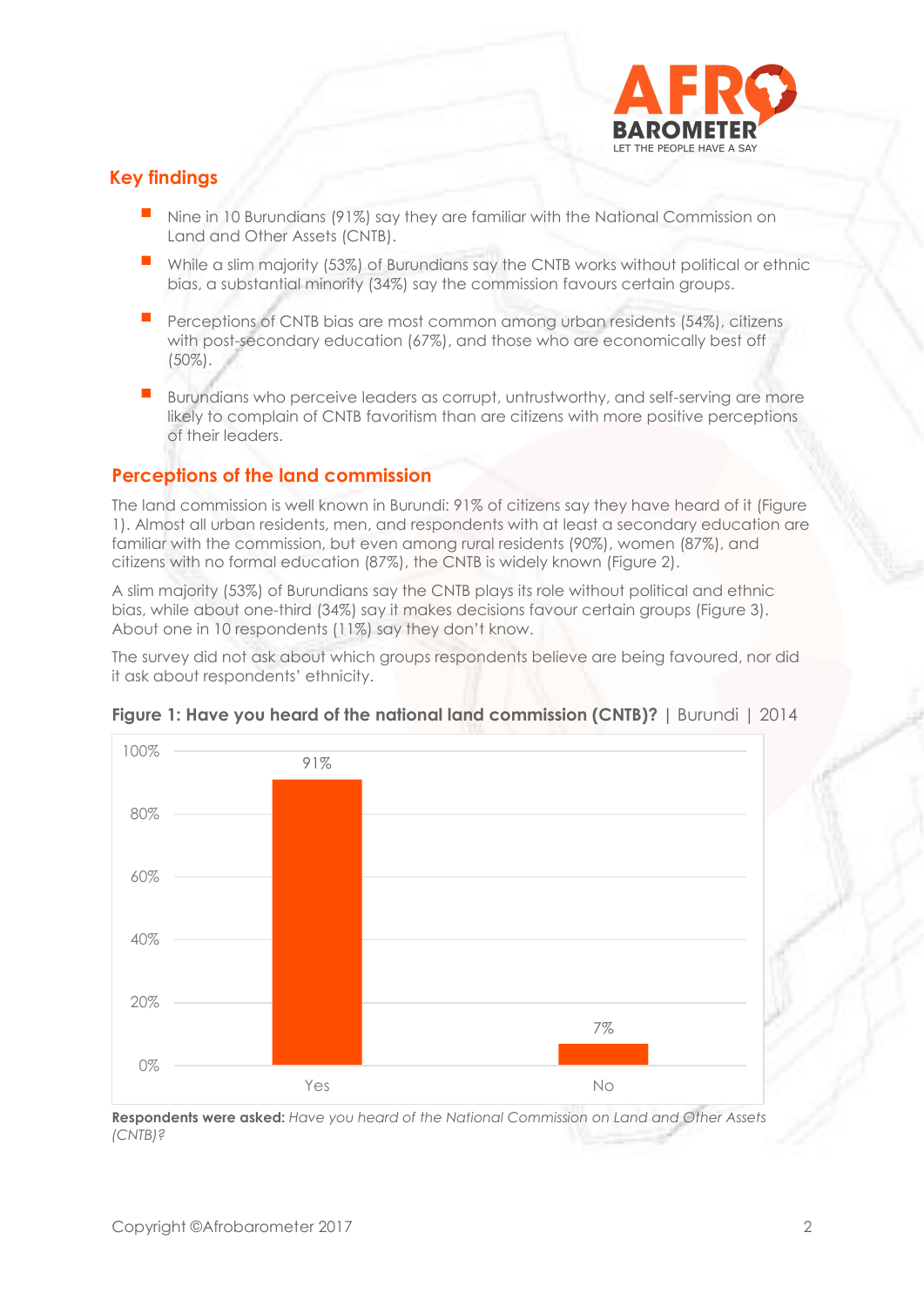



**Figure 2: Have you heard of the national land commission (CNTB)?** 

**Respondents were asked:** *Have you heard of the National Commission on Land and Other Assets (CNTB)? (% who say "yes")*





**Respondents were asked:** *Which of the following statements is closer to your opinion? Statement 1: The CNTB plays its role without political or ethnic bias. Statement 2: The CNTB makes decisions favouring certain political or ethnic groups.*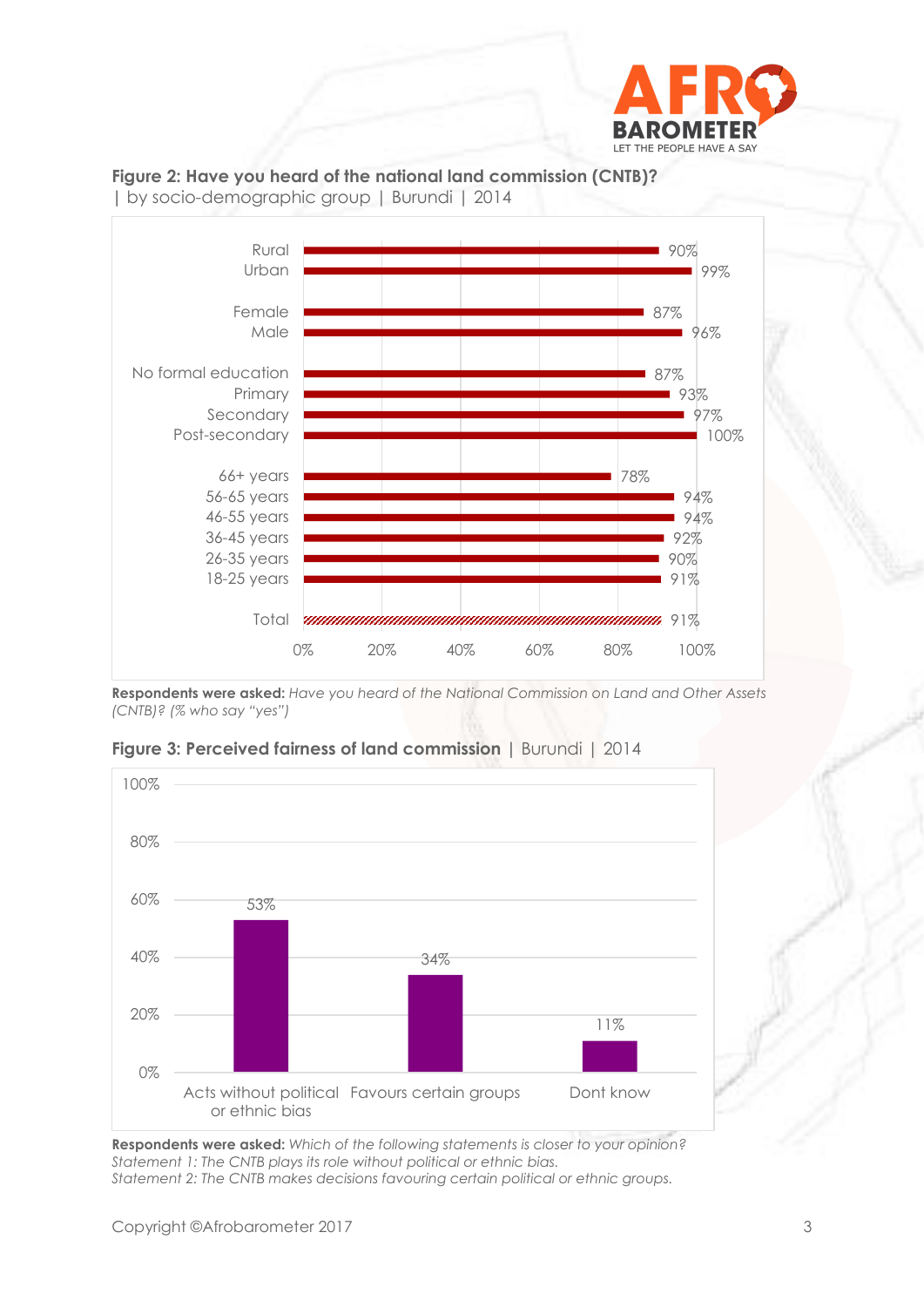

Urban residents are considerably more likely than their rural counterparts to see the CNTB as biased (54% vs. 31%) (Figure 4). Perceptions of CNTB bias in favour of certain groups are also far more common among Burundians with post-secondary (67%) or secondary (53%) education than among citizens with only primary schooling (33%) or no formal education (25%). Those who are economically best off (i.e. experiencing "no lived poverty"3) are more critical of CNTB fairness than respondents who are less well off.



**Figure 4: Perceived bias of land commission | by socio-demographic group** | Burundi | 2014

**Respondents were asked:** *Which of the following statements is closer to your opinion? Statement 1: The CNTB plays its role without political or ethnic bias. Statement 2: The CNTB makes decisions favouring certain political or ethnic groups. (% who say land commission favours certain groups)*

## **Perceptions of land commission and other institutions**

Perceptions of favouritism by the CNTB differ considerably by how educated respondents are and where they live. Are these differences also associated with citizens' perceptions of the integrity and fairness of other government leaders and institutions?

As Table 1 shows, respondents who hold negative views of their leaders and of how fairly ordinary people are treated under the law are consistently more likely to see the land

<sup>&</sup>lt;sup>3</sup> Afrobarometer assesses "lived poverty" based on how frequently respondents or their families went without basic life necessities (enough food, enough clean water, medicine/medical care, enough cooking fuel, and a cash income) during the preceding year. For more on lived poverty, see Mattes, Dulani, & Gyimah-Boadi, 2016).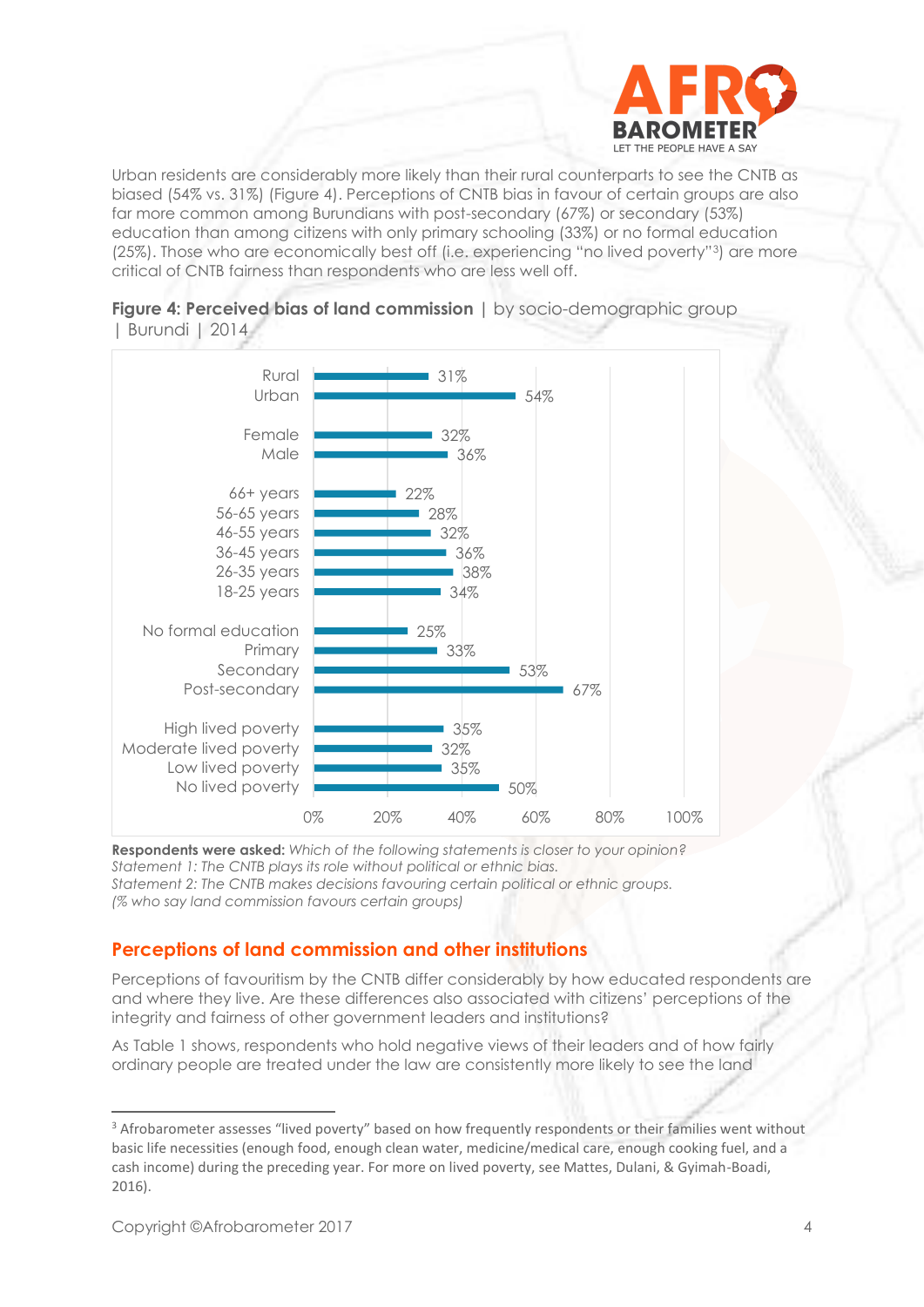

commission as biased. For example, respondents who say that political party leaders mainly serve their own ambitions are almost twice as likely to complain of CNTB bias (40%) as respondents who see political leaders as mainly serving the people's interest (22%).

Similar gaps in perceived CNTB bias separate respondents who trust the president and the National Assembly vs. those who don't, as well as those who see "most" or "all" officials in the Presidency and the National Assembly as corrupt vs. those who see only "some" or "none" of these officials as corrupt.

Burundians who think that people are "often" or "always" treated unequally under the law are also somewhat more likely to see the land commission as biased (37%) than are those who think unequal treatment is rare or non-existent (28%).

**Table 1: Perceived bias of land commission** | by perceptions of political leaders and treatment of citizens | Burundi | 2014

| Among those who say                                     | % who say land commission<br>(CNTB) favours certain<br>groups |
|---------------------------------------------------------|---------------------------------------------------------------|
| Political party leaders serve own interests             | 40%                                                           |
| Political party leaders serve public interest           | 22%                                                           |
| Trust president just a little/not at all                | 60%                                                           |
| Trust president somewhat/a lot                          | 33%                                                           |
| Trust National Assembly just a little/not at all        | 53%                                                           |
| Trust National Assembly somewhat/a lot                  | 30%                                                           |
| Most/All Presidency officials are corrupt               | 52%                                                           |
| None/Some of Presidency officials are corrupt           | 30%                                                           |
| Most/All National Assembly members are corrupt          | 50%                                                           |
| None/Some of National Assembly members are corrupt      | 29%                                                           |
| People are often/always treated unequally under the law | 37%                                                           |
| People are rarely/never treated unequally under the law | 28%                                                           |

*Note: Table shows % of respondents who say the land commission favours certain groups, disaggregated by responses to the following questions:*

- *Do you think that the leaders of political parties in this country are more concerned with serving the interests of the people, or more concerned with advancing their own political ambitions, or haven't you heard enough to say?*

- *How much do you trust each of the following, or haven't you heard enough about them to say: The president? The National Assembly?*
- *How many of the following people do you think are involved in corruption, or haven't you heard enough about them to say: The president and officials in his office? Members of the National Assembly?*
- *In your opinion, how often, in this country, are people treated unequally under the law?*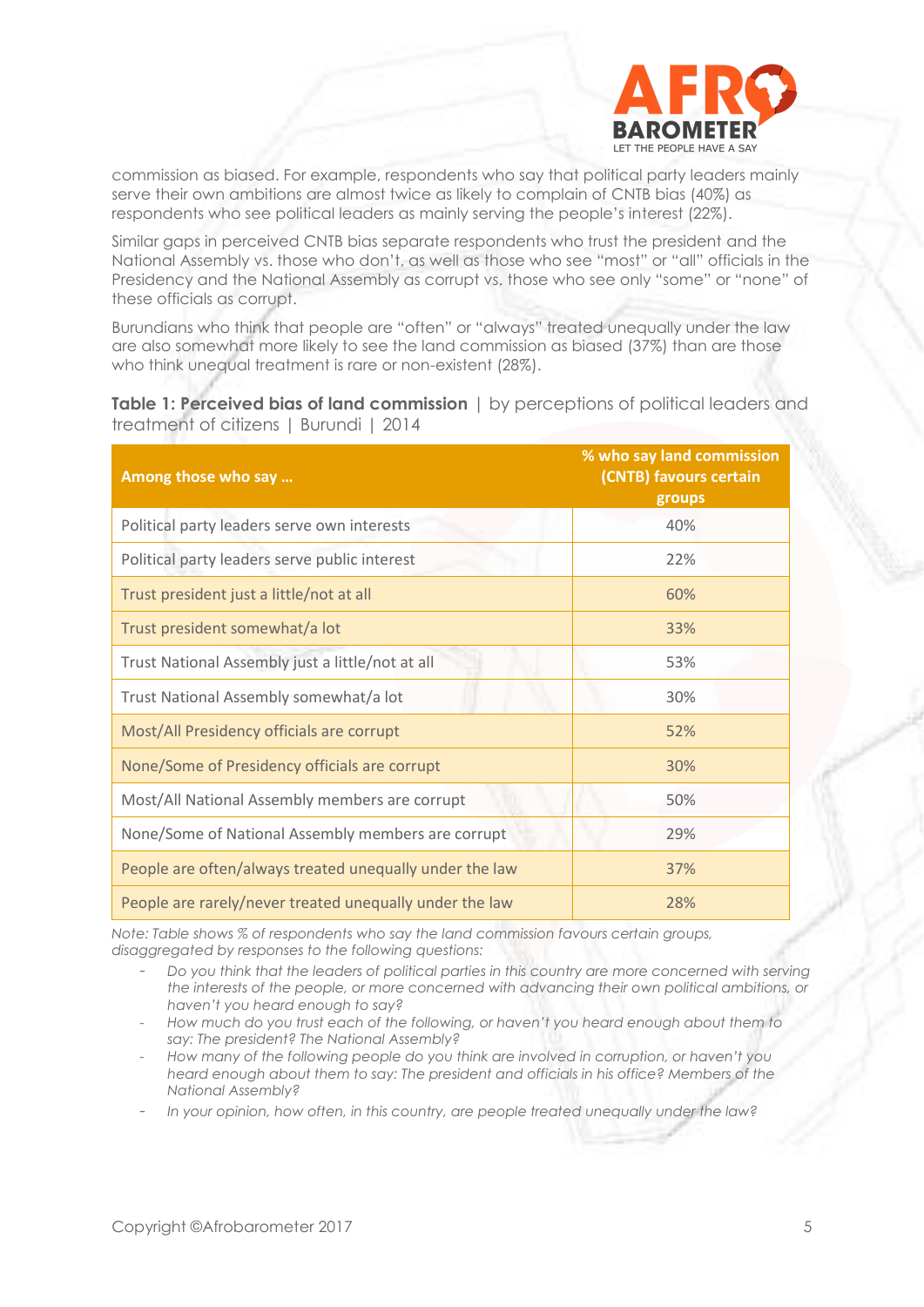

# **Conclusion**

More than a decade after the end of the civil war, land ownership remains a hotly contested issue in Burundi. It is estimated that up to half a million Burundians who fled genocide and war have returned to the country since 2005 – often to find the land they once called home occupied by strangers (Johnson, 2014). The national land commission has the monumental task of mediating between competing claims – and the critical responsibility to do so in a manner that Burundians will accept as evenhanded. To date, survey data suggest it is falling short.

> To further explore this data, please visit Afrobarometer's online data analysis facility at www.afrobarometer.org/online-data-analysis.